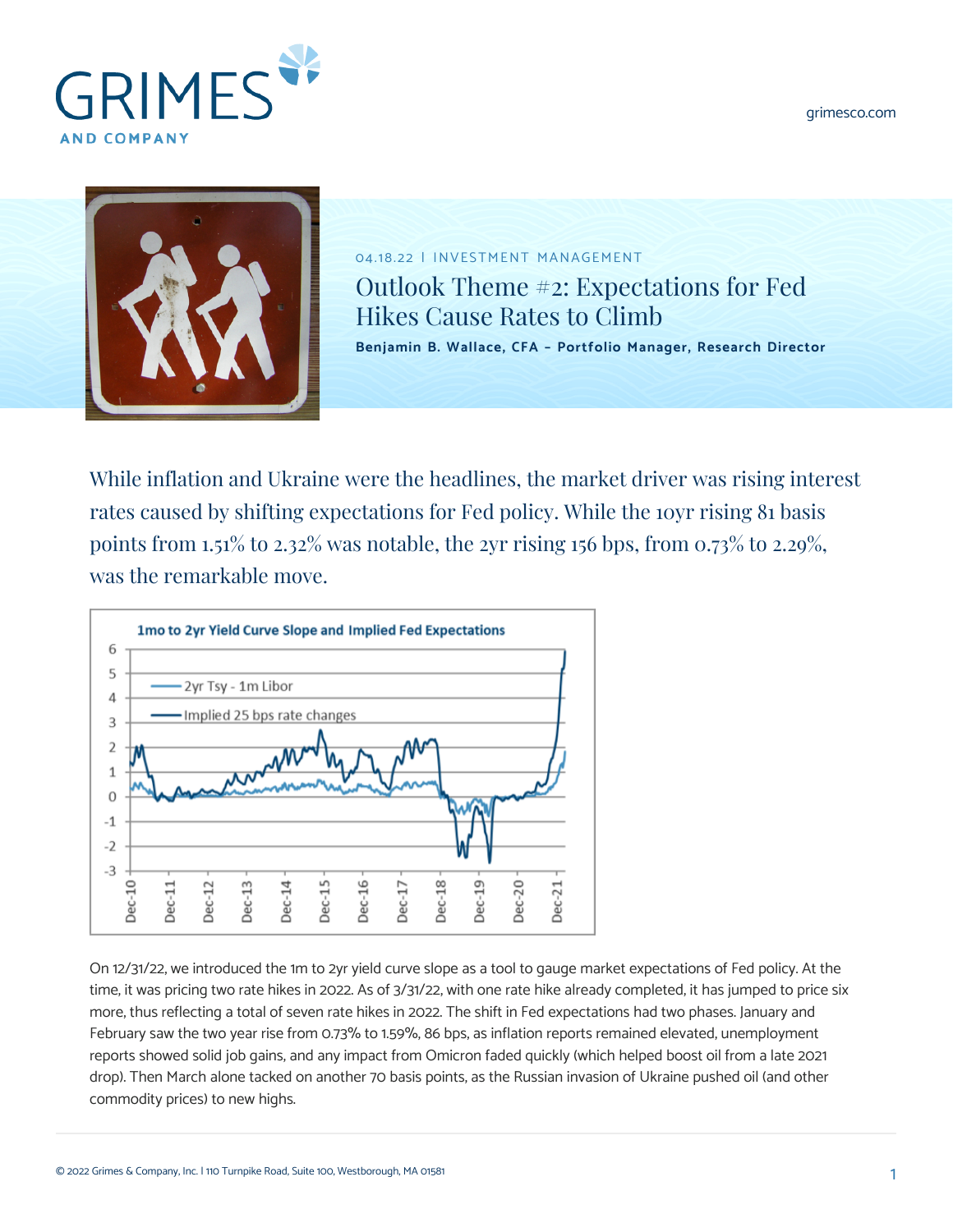

This rapid move has done two things. First, it has pushed interest rates of all maturities higher. Second, since the 2yr has risen much faster than the 10yr, it has narrowed the gap between the 2yr and the 10yr, putting it close to the unusual state where the 2yr exceeds the 10yr, known as "inversion".



The chart to the left shows the 2yr, the 10yr, and the gap. As evident, it has inverted twice, in 2006 and 2019, and is approaching inversion again. As just explained, the short end of the curve represents expectations of Fed policy. The longer end reflects the economic impact of those polices. Longer term rates reflect the market's growth and inflation expectations.

Since the typical interpretation of the short end being the Fed and the long end being the economy, an inverted curve can be interpreted as "the Fed is hiking rates now, but a recession is expected later." In 2006, the 2-10yr curve spent most of the year at or near inversion and, two years later in 2008, the Global Financial Crisis, adding the yield curve to the list of warning signs that gained prominence with the benefit of hindsight.

There is a catch to this chart, and 2019 bears it out. Prior to 2008, when the Fed did not buy (or own) trillions of bonds, the long end of the curve was a "clean" view of market opinion. Today, the impact of the Fed needs to be considered. Bonds owned by the Fed can not be owned by someone else, so investors buy other bonds, and this creates extra demand for long dated Treasuries. Excess demand equates to rates being lower than they would be otherwise and, by that logic, pushes the yield curve closer to inversion.

In addition to pushing the longer end down in general, there is also an impact from the timing of rate changes relative to balance sheet changes. In the one prior instance of the Fed reducing its balance sheet in 2018, known as Quantitative Tightening (QT), the Fed started by raising rates first, then started QT a few meetings later. This means Fed policy pushes short term rates up first, then, after a few months, starts pushing longer term rates up. As a result, yield curve signals in the era of QE and QT need to be interpreted more carefully. Which brings us back to August 2019, the last time the 2yr to 10yr curve inverted. The Fed was starting QT in late 2018, but when the market sold off, the Fed came under pressure to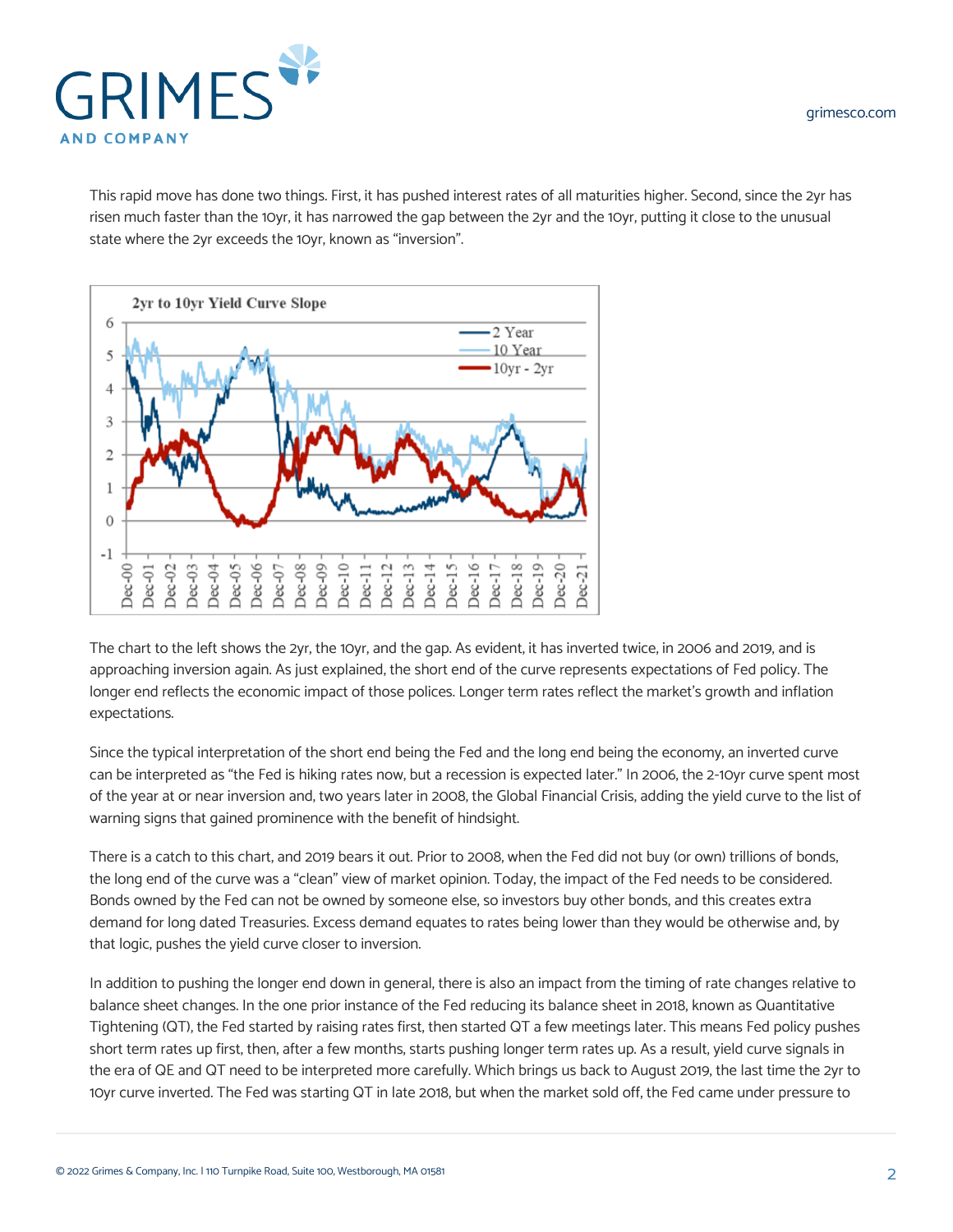

both halt QT and start cutting rates, prompting both the long and short end of the curve to fall. By August of 2019, markets had stabilized, but the 10yr yield remained low due to questions of how (plus if and when) the Fed would return to QT. The economy was already recovering as trade issues (China and NAFTA peaked in mid 2019) were improving. While it is impossible to recreate a 2020 without the pandemic, the main reason the August 2019 2yr to 10yr inversion turned into a recession indicator was because Covid-19 emerged in February 2020, not because of any data or economic developments during 2019. The Fed's accelerated rate hike expectations have pushed both short and long term rates higher, which was the most important financial market development of Q1'22. The good news is that the short end now reflects an aggressive rate hike campaign. The concern is that the longer end may not fully reflect Fed policy, as QT has not been started. Thus, Expectations forFed Hikes Cause Rates to Climb remains a key focal point, but the impact might shift further out the curve, into territory that the Fed has not controlled in the past, but now is more involved due to it long term bond holdings.

## IMPORTANT DISCLOSURES:

Please remember that past performance may not be indicative of future results. Different types of investments involve varying degrees of risk, and there can be no assurance that the future performance of any specific investment, investment strategy, or product (including the investments and/or investment strategies recommended or undertaken by Grimes & Company, Inc. ["Grimes]), or any non-investment related content, made reference to directly or indirectly in this commentary will be profitable, equal any corresponding indicated historical performance level(s), be suitable for your portfolio or individual situation, or prove successful. Due to various factors, including changing market conditions and/or applicable laws, the content may no longer be reflective of current opinions or positions. Moreover, you should not assume that any discussion or information contained in this commentary serves as the receipt of, or as a substitute for, personalized investment advice from Grimes. Grimes is neither a law firm, nor a certified public accounting firm, and no portion of the commentary content should be construed as legal or accounting advice. A copy of the Grimes' current written disclosure Brochure discussing our advisory services and fees continues to remain available upon request or at [www.grimesco.com](http://www.grimesco.com). **Please Remember:** If you are a Grimes client, please contact Grimes, in writing, if there are any changes in your personal/financial situation or investment objectives for the purpose of reviewing/evaluating/revising our previous recommendations and/or services, or if you would like to impose, add, or to modify any reasonable restrictions to our investment advisory services. Unless, and until, you notify us, in writing, to the contrary, we shall continue to provide services as we do currently. Please Also Remember to advise us if you have not been receiving account statements (at least quarterly) from the account custodian.

Historical performance results for investment indices, benchmarks, and/or categories have been provided for general informational/comparison purposes only, and generally do not reflect the deduction of transaction and/or custodial charges, the deduction of an investment management fee, nor the impact of taxes, the incurrence of which would have the effect of decreasing historical performance results. It should not be assumed that your Grimes account holdings correspond directly to any comparative indices or categories. Please Also Note: (1) performance results do not reflect the impact of taxes; (2) comparative benchmarks/indices may be more or less volatile than your Grimes accounts; and, (3) a description of each comparative benchmark/index is available upon request.

The information contained herein is based upon sources believed to be true and accurate. Sources include: Factset Research Systems Inc., Bureau of Economic Analysis, Bureau of Labor Statistics, Congressional Budget Office, Board of Governors of Federal Reserve System, Fred: Federal Reserve Bank of St. Louis Economic Research, U.S. Department of the Treasury

-The Standard & Poor's 500 is a market capitalization weighted index of 500 widely held domestic stocks often used as a proxy for the U.S. stock market. The Standard & Poor's 400 is a market capitalization weighted index of 400 mid cap domestic stocks. The Standard & Poor's 600 is a market capitalization weighted index of 600 small cap domestic stocks.

-The NASDAQ Composite Index measures the performance of all issues listed in the NASDAQ stock market, except for rights, warrants, units, and convertible debentures.

-The MSCI EAFE Index (Europe, Australasia, Far East) is a free float-adjusted market capitalization index that is designed to measure the equity market performance of developed markets, excluding the US & Canada. The MSCI Emerging Markets Index is a free float-adjusted market capitalization index that is designed to measure equity market performance of 21 emerging markets. The MSCI All Country World Index is a free float adjusted market capitalization index designed to measure the performance of large and mid and cap stocks in 23 developed markets and 24 emerging markets. With over 2,800 constituents it represents over 85% of the global equity market.

-The Barlcays Aggregate Index represents the total return performance (price change and income) of the US bond market, including Government, Agency, Mortgage and Corporate debt.

-The BofA Merrill Lynch Investment Grade and High Yield Indices are compiled by Bank of America / Merrill Lynch from the TRACE bond pricing service and intended to represent the total return performance (price change and income) of investment grade and high yield bonds.

-The S&P/LSTA U.S. Leveraged Loan 100 is designed to reflect the largest facilities in the leveraged loan market. It mirrors the market-weighted performance of the largest institutional leveraged loans based upon market weightings, spreads and interest payments.

-The S&P Municipal Bond Index is a broad, comprehensive, market value-weighted index. The S&P Municipal Bond Index constituents undergo a monthly review and rebalancing, in order to ensure that the Index remains current, while avoiding excessive turnover. The Index is rules based, although the Index Committee reserves the right to exercise discretion, when necessary.